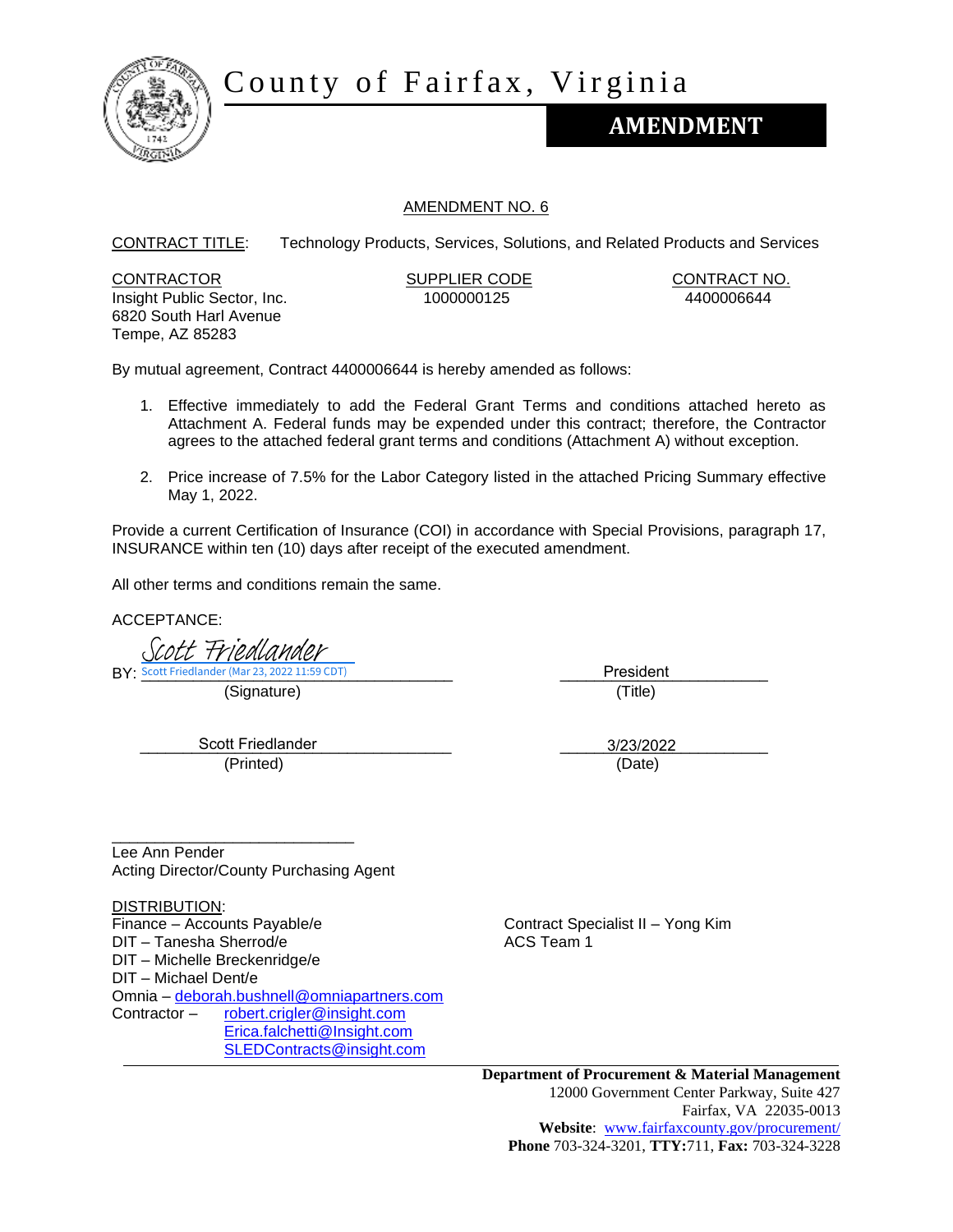- A. **Nondiscrimination –** In performing this contract, CONTRACTOR will not exclude a person from participating in, deny them a benefit of, or discriminate against them because of race, color, religion, national origin, sex, disability, or age. *See* 42 U.S.C.A. § 2000d *et seq.*; 42 U.S.C.A. § 3601 *et seq.*; 42 U.S.C.A. § 6101 *et seq.*; 29 U.S.C.A § 794; 42 U.S.C.A § 12132; and 49 U.S.C.A. § 5332. The CONTRACTOR also agrees that it will not discriminate against any employee or applicant for employment because of race, color, religion, national origin, sex, disability or age. *See* 29 U.S.C.A. § 623; 42 U.S.C.A. § 12101. In addition, the CONTRACTOR agrees to comply with applicable Federal implementing regulations regarding the subject matter of this clause.
- B. **Recycled Products** CONTRACTOR must comply with section 6002 of the Solid Waste Disposal Act, as amended by the Resource Conservation and Recovery Act. The requirements of Section 6002 include procuring only items designated in guidelines of the Environmental Protection Agency (EPA) at 40 CFR part 247 that contain the highest percentage of recovered materials practicable, consistent with maintaining a satisfactory level of competition, where the purchase price of the item exceeds \$10,000 or the value of the quantity acquired during the preceding fiscal year exceeded \$10,000; procuring solid waste management services in a manner that maximizes energy and resource recovery; and establishing an affirmative procurement program for procurement of recovered materials identified in the EPA guidelines.
- C. **Clean Air Act (42 U.S.C. 7401–7671q.) and the Federal Water Pollution Control Act (33 U.S.C. 1251–1387), as amended**—CONTRACTOR agrees to comply with all applicable standards, orders or regulations issued pursuant to the Clean Air Act (42 U.S.C. 7401–7671q) and the Federal Water Pollution Control Act as amended (33 U.S.C. 1251–1387). Violations of these standards by the CONTRACTOR must be reported to the U.S. Department of the Treasury and the Regional Office of the Environmental Protection Agency (EPA).
- D. **Debarment and Suspension.** CONTRACTOR certifies, by execution of **Attachment B**, that neither it nor any of its principals are presently debarred, suspended, proposed for disbarment, declared ineligible, or voluntarily excluded from participation in this transaction by any Federal department or agency.
- E. **Byrd Anti-Lobbying Amendment.** CONTRACTOR certifies by execution of **Attachment C** that it adheres to the federal restrictions on lobbying using federal funds.
- F. **Termination for Convenience**. This Contract may be terminated in whole or in part by the County in accordance with this clause whenever the Purchasing Agent determines that such a termination is in the best interest of the County. Any such termination will be effected by delivery to the Contractor of a Notice of Termination specifying the extent to which performance is terminated and the date upon which termination becomes effective. An equitable adjustment in the contract price, as determined by the Purchasing Agent, will be made for completed service, but no amount will be allowed for anticipated profit on unperformed services.

#### G. **Termination for Cause**

1. If, through any cause, the Contractor fails to fulfill in a timely and proper manner its obligations under this contract, or if the Contractor violates any of the covenants, agreements, or stipulations of this contract, the County has the right to terminate the contract. Any such termination will be affected by delivery to the Contractor of a Notice of Termination specifying the extent to which performance shall be terminated and the date upon which termination becomes effective. In such event all finished or unfinished documents, data, studies, surveys, drawings, maps, models, and reports prepared by the Contractor under the contract shall, at the option of the County, become its property and the Contractor shall be entitled to receive just and equitable compensation for any satisfactory work completed on such documents.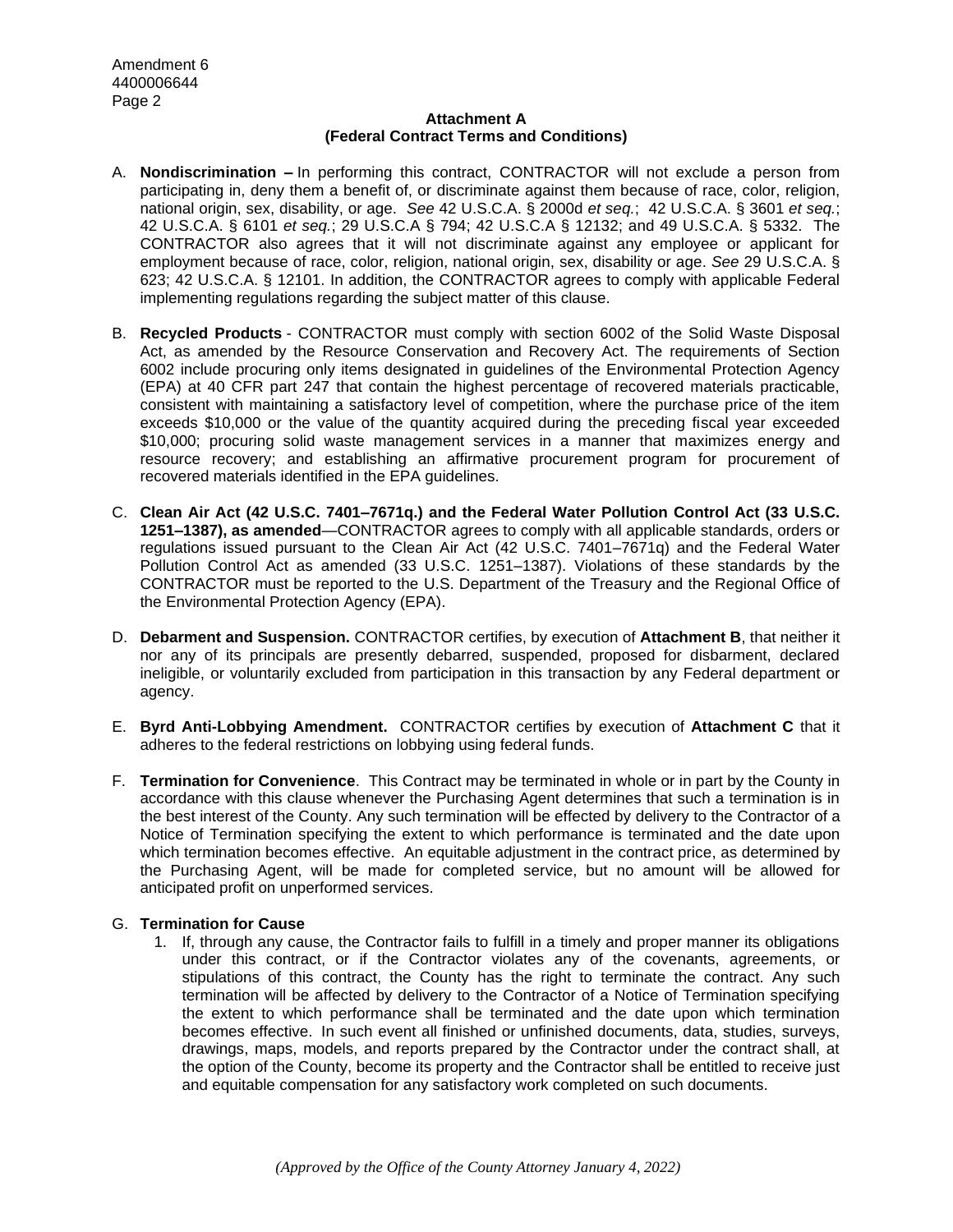- 2. Termination of the Contract for Cause does not relieve the Contractor of liability to the County for damages sustained by the County by virtue of any breach of contract by the Contractor for the purpose of set off until such time as the exact amount of damages due to the County from the Contractor is determined.
- H. **Prohibition on certain telecommunications and video surveillance services or equipment.** CONTRACTOR certifies that equipment, services, or systems used in covered telecommunications equipment and provided to the COUNTY is not produced by Huawei Technologies Company, ZTE Corporation, Hytera Communications Corporation, Hangzhou Hikvision Digital Technology Company, or Dahua Technology Company (or any subsidiary or affiliate of such entities).
- I. **Equal Employment Opportunity -** During the performance of this contract, CONTRACTOR agrees as follows:
	- 1. CONTRACTOR will not discriminate against any employee or applicant for employment because of race, color, religion, sex, sexual orientation, gender identity, or national origin. CONTRACTOR will take affirmative action to ensure that applicants are employed, and that employees are treated during employment without regard to their race, color, religion, sex, sexual orientation, gender identity, or national origin. Such action shall include, but not be limited to the following:

Employment, upgrading, demotion, or transfer; recruitment or recruitment advertising; layoff or termination; rates of pay or other forms of compensation; and selection for training, including apprenticeship. The contractor agrees to post in conspicuous places, available to employees and applicants for employment, notices to be provided setting forth the provisions of this nondiscrimination clause.

- 2. CONTRACTOR will, in all solicitations or advertisements for employees placed by or on behalf of the contractor, state that all qualified applicants will receive consideration for employment without regard to race, color, religion, sex, sexual orientation, gender identity, or national origin.
- 3. CONTRACTOR will not discharge or in any other manner discriminate against any employee or applicant for employment because such employee or applicant has inquired about, discussed, or disclosed the compensation of the employee or applicant or another employee or applicant. This provision shall not apply to instances in which an employee who has access to the compensation information of other employees or applicants as a part of such employee's essential job functions discloses the compensation of such other employees or applicants to individuals who do not otherwise have access to such information, unless such disclosure is in response to a formal complaint or charge, in furtherance of an investigation, proceeding, hearing, or action, including an investigation conducted by the employer, or is consistent with the contractor's legal duty to furnish information.
- 4. CONTRACTOR will send to each labor union or representative of workers with which he has a collective bargaining agreement or other contract or understanding, a notice to be provided advising the said labor union or workers' representatives of the contractor's commitments under this section, and shall post copies of the notice in conspicuous places available to employees and applicants for employment.
- 5. CONTRACTOR will comply with all provisions of Executive Order 11246 of September 24, 1965, and of the rules, regulations, and relevant orders of the Secretary of Labor.
- 6. CONTRACTOR will furnish all information and reports required by Executive Order 11246 of September 24, 1965, and by rules, regulations, and orders of the Secretary of Labor, or pursuant thereto, and will permit access to his books, records, and accounts by the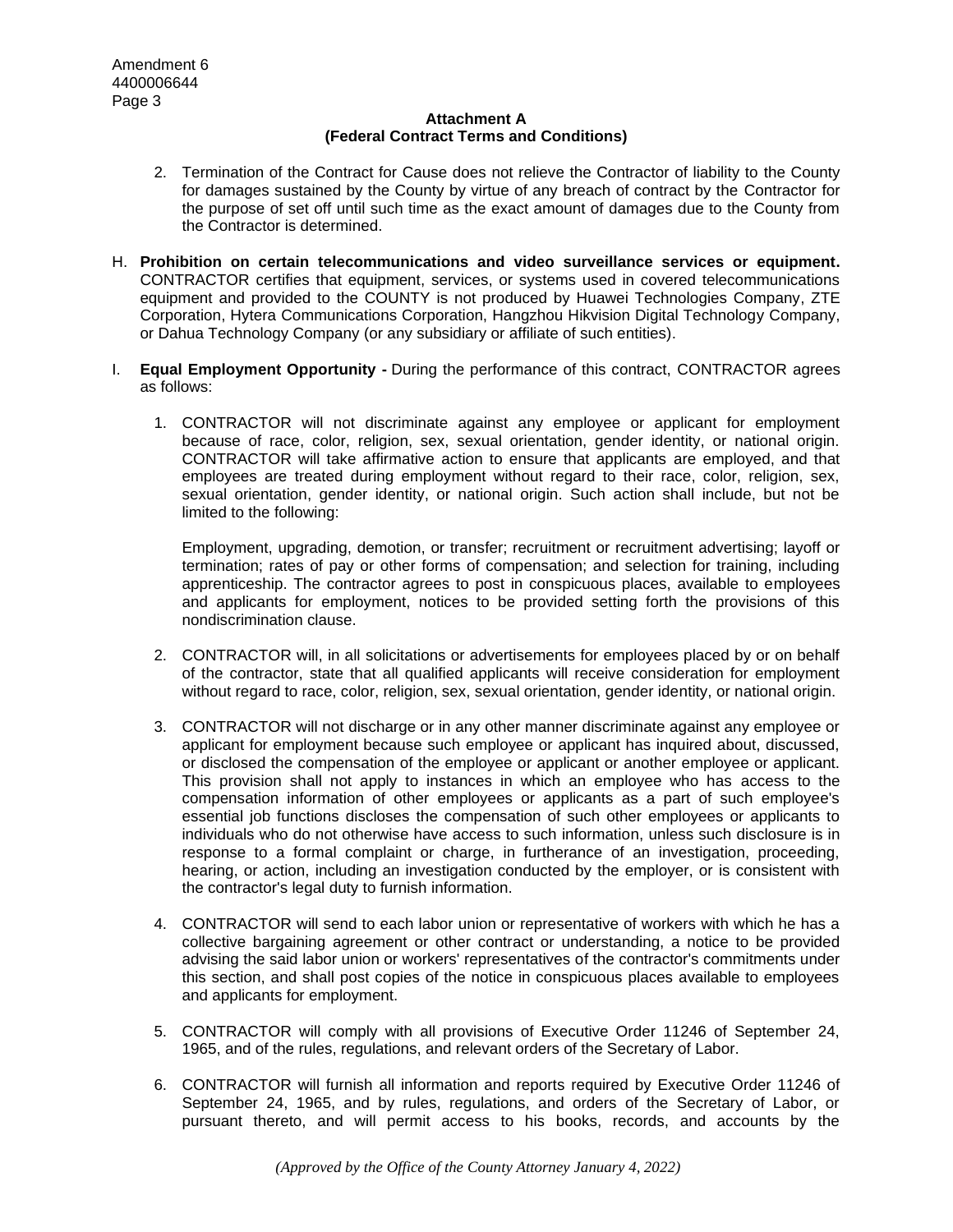administering agency and the Secretary of Labor for purposes of investigation to ascertain compliance with such rules, regulations, and orders.

- 7. In the event of the CONTRACTOR's noncompliance with the nondiscrimination clauses of this contract or with any of the said rules, regulations, or orders, this contract may be canceled, terminated, or suspended in whole or in part and the CONTRACTOR may be declared ineligible for further Government contracts or federally assisted construction contracts in accordance with procedures authorized in Executive Order 11246 of September 24, 1965, and such other sanctions may be imposed and remedies invoked as provided in Executive Order 11246 of September 24, 1965, or by rule, regulation, or order of the Secretary of Labor, or as otherwise provided by law.
- 8. CONTRACTOR will include the portion of the sentence immediately preceding paragraph (1) and the provisions of paragraphs (1) through (8) in every subcontract or purchase order unless exempted by rules, regulations, or orders of the Secretary of Labor issued pursuant to section 204 of Executive Order 11246 of September 24, 1965, so that such provisions will be binding upon each subcontractor or vendor. CONTRACTOR will take such action with respect to any subcontract or purchase order as the administering agency may direct as a means of enforcing such provisions, including sanctions for noncompliance:

Provided, however, that in the event a CONTRACTOR becomes involved in, or is threatened with, litigation with a subcontractor or vendor as a result of such direction by the administering agency, the contractor may request the United States to enter into such litigation to protect the interests of the United States.

#### J. **Davis–Bacon Act, as amended (40 U.S.C. 3141–3148)**.

- 1. CONTRACTOR must comply with the Davis–Bacon Act (40 U.S.C. 3141–3144, and 3146– 3148) as supplemented by Department of Labor regulations (29 CFR Part 5, "Labor Standards Provisions Applicable to Contracts Covering Federally Financed and Assisted Construction"). CONTRACTOR must pay wages to laborers and mechanics at a rate not less than the prevailing wages specified in a wage determination made by the Secretary of Labor. CONTRACTOR must pay wages not less than once a week. By executing this Contract, CONTRACTOR accepts the Department of Labor wage determination for this work.
- 2. CONTRACTOR must comply with the **Copeland "Anti–Kickback" Act** (40 U.S.C. 3145), as supplemented by Department of Labor regulations (29 CFR Part 3, "Contractors and Subcontractors on Public Building or Public Work Financed in Whole or in Part by Loans or Grants from the United States"). CONTRACTOR is prohibited from inducing, by any means, any person employed in the construction, completion, or repair of public work, to give up any part of the compensation to which he or she is otherwise entitled.
- K. **Contract Work Hours and Safety Standards Act.** CONTRACTOR agrees to comply with 40 U.S.C. 3702 and 3704, as supplemented by Department of Labor regulations (29 CFR Part 5). Under 40 U.S.C. 3702 of the Act. Specifically, CONTRACTOR must compute the wages of every mechanic and laborer on the basis of a standard work week of 40 hours. Work in excess of the standard work week is permissible provided that the worker is compensated at a rate of not less than one and a half times the basic rate of pay for all hours worked in excess of 40 hours in the work week. The requirements of 40 U.S.C. 3704 are applicable to construction work and provide that no laborer or mechanic must be required to work in surroundings or under working conditions which are unsanitary, hazardous or dangerous. This clause does not apply to the purchases of supplies or materials or articles ordinarily available on the open market, or contracts for transportation or transmission of intelligence.
- L. **Program Fraud, False or Fraudulent Statements, and Related Acts**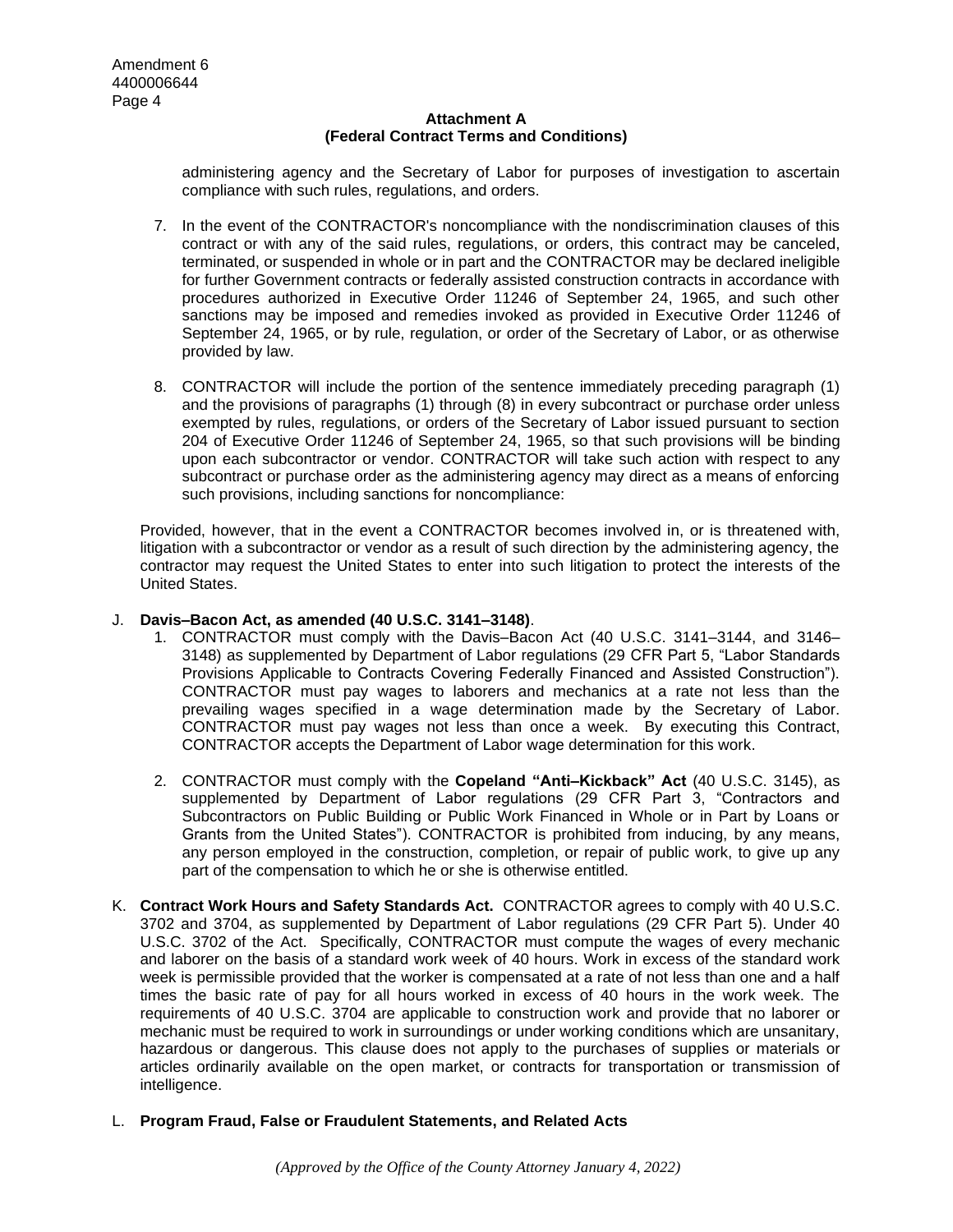- 1. CONTRACTOR acknowledges that the provisions of the Program Fraud Civil Remedies Act of 1986, as amended, 31 U.S.C. § 3801 *et. seq.* and all appropriate federal agency regulations apply to CONTRACTOR's actions pertaining to this Contract. Upon execution of this Contract, CONTRACTOR certifies or affirms the truthfulness and accuracy of any statement it has made, it makes, it may make, or causes to be made, pertaining to the underlying CONTRACT. When submitting requests for payment under this Contract, the CONTRACTOR is deemed to certify or affirm the truthfulness and accuracy of any statement made in support of its request for payment. In addition to other penalties that may be applicable CONTRACTOR further acknowledges that if it makes, or caused to be made, a false, fictitious, or fraudulent claim, statement, submission, or certification, the Federal Government reserves the right to impose the penalties of the Program Fraud Civil Remedies Act of 1986 on the Contractor, to the extent the Federal Government deems appropriate. Finally, CONTRACTOR acknowledges that that if it makes, or causes to be made, a false, fictitious, or fraudulent claim, statement, submission, or certification to the Federal Government under this CONTRACT, the Federal Government reserves the right to impose the additional penalties of 18 U.S.C. § 1001 and 49 U.S.C. § 5307(n)(1) on the Contractor, to the extent the Federal Government deems appropriate.
- 2. The Contractor agrees to include the above two clauses in each subcontract financed in whole or in part with Federal assistance. It is further agreed that the clause shall not be modified, except to identify the subcontractor who will be subject to the provisions.

#### M. **Interest of Members of Congress**

No member of or delegates to the Congress of the United States shall be admitted to a share or part of this Contract or to any benefit arising there from.

#### N. **Protections for Whistleblowers.**

- 1. In accordance with 41 U.S.C. § 4712, Contractor may not discharge, demote, or otherwise discriminate against an employee as a reprisal for disclosing information to any of the list of persons or entities provided below that the employee reasonably believes is evidence of gross mismanagement of a federal contract or grant, a gross waste of federal funds, an abuse of authority relating to a federal contract or grant, a substantial and specific danger to public health or safety, or a violation of law, rule, or regulation related to a federal contract (including the competition for or negotiation of a contract) or grant.
- 2. The list of persons and entities referenced in the paragraph above includes the following:
	- a. A member of Congress or a representative of a committee of Congress.
	- b. An Inspector General.
	- c. The Government Accountability Office.
	- d. A Treasury employee responsible for contract or grant oversight or management.
	- e. An authorized official of the Department of Justice or other law enforcement agency.
	- f. A court or grand jury; and/or
	- g. A management official or other employee of Contractor, contractor, or subcontractor who has the responsibility to investigate, discover, or address misconduct.
- 3. Contractor shall inform its employees in writing of the rights and remedies provided under this section, in the predominant native language of the workforce.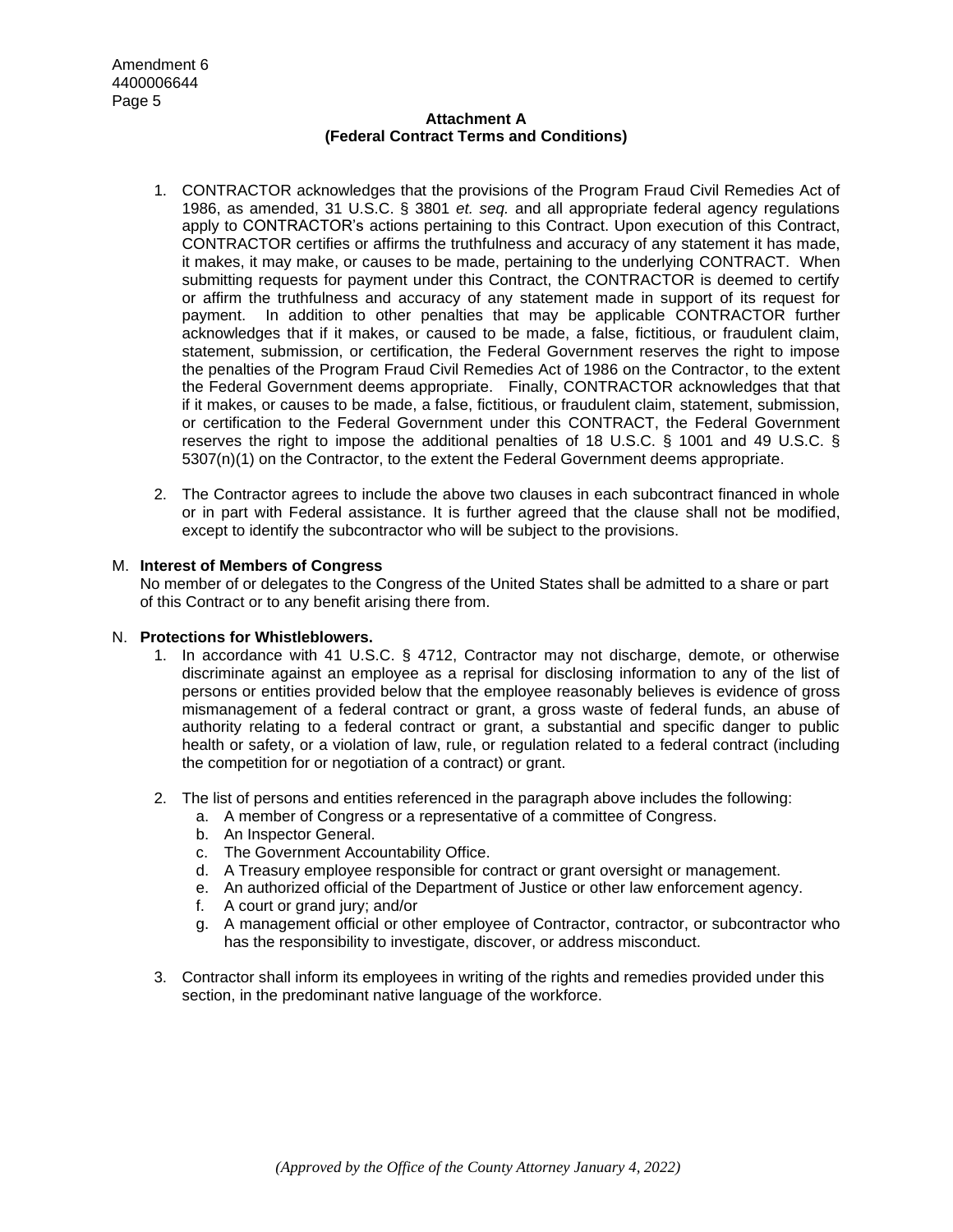**Printed Name of** 

#### **Attachment B (Debarment and Suspension)**

In compliance with contracts and grants agreements applicable under the U.S. Federal Awards Program, the following certification is required by the Contractor entering into this Contract.

- 1. The Contractor certifies, to the best of its knowledge and belief:
	- a. that neither the Contractor nor its Principals are suspended, debarred, proposed for debarment, declared ineligible or voluntarily excluded for the award of Contracts from the United States federal government procurement or nonprocurement programs, or are listed in the *List of Parties Excluded from Federal Procurement and Nonprocurement Programs* issued by the General Services Administration*;*
	- b*.* that neither the Contractor nor its Principals have had within a three-year period preceding this proposal been convicted of or had a civil judgment rendered against them for commission of fraud or a criminal offense in connection with obtaining, attempting to obtain, or performing a public (Federal, State or local) transaction or contract under a public transaction; violation of Federal or State antitrust statutes or commission of embezzlement, theft, forgery, bribery, falsification or destruction of records, making false statements, or receiving stolen property;
	- c. that neither the Contractor nor its Principals are presently indicted for or otherwise criminally or civilly charged by a governmental entity (Federal, State or local) with commission of any of the offenses enumerated in paragraph (1)(b) of this certification; and
	- d. that neither the Contractor nor its Principals have within a three-year period preceding this application/proposal had one or more public transactions (Federal, State or local) terminated for cause or default.
- 2. "Principals," for the purposes of this certification, means officers, directors, owners, partners, and persons having primary management or supervisory responsibilities within a business entity (e.g., general manager, plant manager, head of a subsidiary, division, or business segment, and similar positions).
- 3. The Contractor shall provide immediate written notice to the Fairfax County Purchasing Agent if, at any time during the period of this Contract, the Contractor learns that this certification was erroneous when submitted or has become erroneous by reason of changed circumstances. Additionally, where the Contractor is unable to certify to any of the statements in this certification, such prospective participant shall attach an explanation to this proposal.
- 4. This certification is a material representation of fact upon which reliance will be placed when making the award. If it is later determined that the Contractor rendered an erroneous certification, in addition to other remedies available to Fairfax County government, the Fairfax County Purchasing Agent may terminate this Contract for default.

| PHILE DI NATILE OF<br>Representative: | Scott Friedlander<br>Scott Friedlander     |           |
|---------------------------------------|--------------------------------------------|-----------|
| Signature/Date:                       | Scott Friedlander (Mar 23, 2022 11:59 CDT) | 3/23/2022 |
| <b>Company Name:</b>                  | Insight Public Sector, Inc.                |           |
| Address:                              | 13755 Sunrise Valley Drive                 |           |
| City/State/Zip:                       | Herndon, VA 20171                          |           |
| <b>DUNS No:</b>                       | 117326289                                  |           |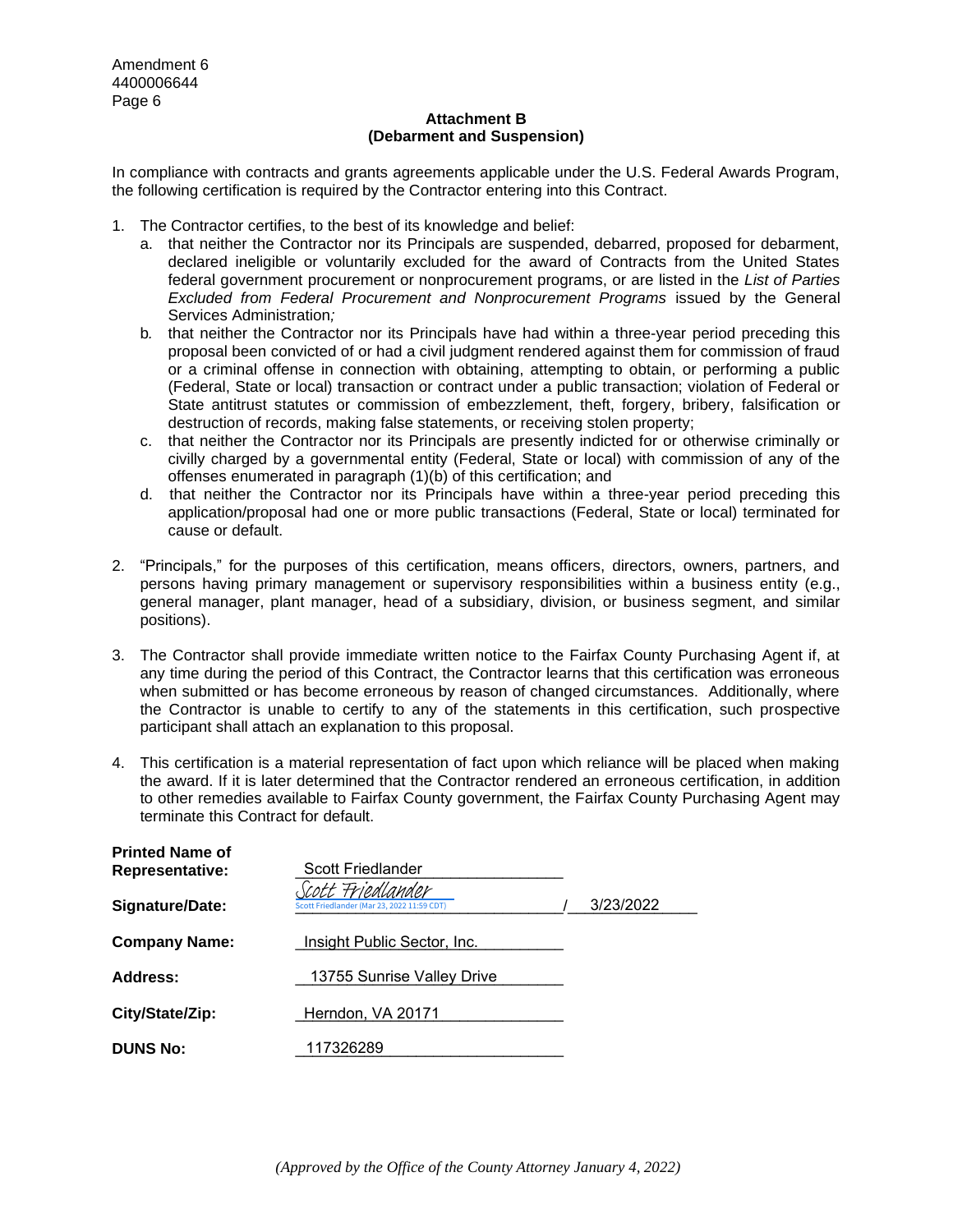#### **Attachment C (Byrd Anti-Lobbying Certification)**

#### 31 U.S.C. 1352 et seq.

The undersigned certifies, to the best of his or her knowledge and belief, that:

- 1. No Federal appropriated funds have been paid or will be paid, by or on behalf of the undersigned, to any person for influencing or attempting to influence an officer or employee of an agency, a Member of Congress, an officer or employee of Congress, or an employee of a Member of Congress in connection with the awarding of any Federal contract, the making of any Federal grant, the making of any Federal Loan, the entering into of any cooperative agreement, and the extension, continuation, renewal, amendment, or modification of and Federal contract, grant, loan, or cooperative agreement.
- 2. If any funds or than Federal appropriated funds have been paid or will be paid to any person for making lobbying contacts to an officer or employee of an agency, a Member of Congress, an officer or employee of Congress, or an employee of a Member of Congress in connection with this Federal contract, grant, loan, or cooperative agreement, the undersigned shall complete and submit Standard Form—LLL, "Disclosure Form to Report Lobbying," in accordance with its instructions [as amended by "Government wide Guidance for New Restrictions on Lobbying," 61 Fed. Reg. 1413 (1/19/96). Note: Language in paragraph (2) herein has been modified in accordance with Section 10 of the Lobbying Disclosure Act of 1995 (P.L. 104-65, to be codified at 2 U.S.C. 1601, *et.seq.*)
- 3. The undersigned shall require that the language of this certification be included in the award documents for all contracts at all tiers (including subcontracts, subgrants, and contracts under grants, loans, and cooperative agreements) and that all Contractors shall certify and disclose accordingly.

This certification is a material representation of fact upon which reliance was placed when this transaction was made or entered into. Submission of this certification is a prerequisite for making or entering into this transaction by 31, U.S.C. § 1352 (as amended by the Lobbying Disclosure Act of 1995). Any person who fails to file the required certification shall be subject to a civil penalty of not less than \$10,000 and not more than \$100,000 for each such failure.

[Note: Pursuant to 31 U.S.C. § 1352(c)(1)-(2)(A), any person who makes a prohibited expenditure or fails to file or amend a required certification or disclosure form shall be subject to a civil penalty of not less than \$10,000 and not more than \$100,000 for each such expenditure or failure.]

The CONTRACTOR, certifies or affirms the truthfulness and accuracy of each statement of its certification and disclosure, if any. In addition, the CONTRACTOR understands and agrees that the provisions of 31 U.S.C. A 3801, *et seq*., apply to this certification and disclosure, if any.

| Printed Name of<br>Representative: | Scott Friedlander                                                      |           |
|------------------------------------|------------------------------------------------------------------------|-----------|
| Signature/Date:                    | <u>Scott Friedlander</u><br>Scott Friedlander (Mar 23, 2022 11:59 CDT) | 3/23/2022 |
| Company Name:                      | Insight Public Sector, Inc.                                            |           |
| Address:                           | 13755 Sunrise Valley Drive                                             |           |
| City/State/Zip:                    | Herndon VA 20171                                                       |           |
| DUNS No:                           | 117326289                                                              |           |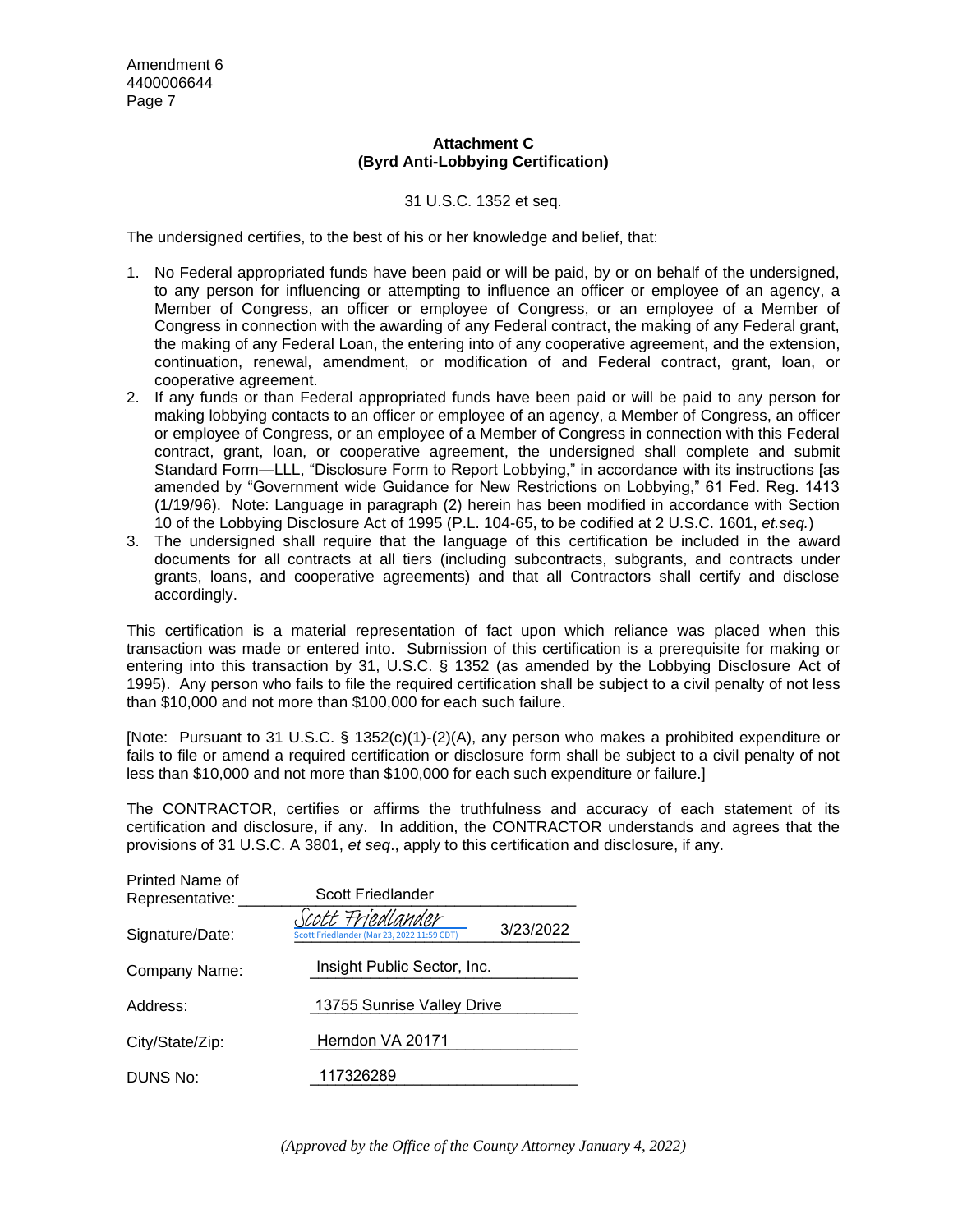#### Amendment 6 4400006644 Page 8

#### **PRICING SUMMARY**

|                  |                         |                                                              | Insight MSRP Market Tier |                   | <b>Contract Price Market Tier</b> |                  |                             |          |                   |                   |                      |
|------------------|-------------------------|--------------------------------------------------------------|--------------------------|-------------------|-----------------------------------|------------------|-----------------------------|----------|-------------------|-------------------|----------------------|
| Rates            | Labor<br>Category       | Functional<br>Roles                                          | Tier 1                   | Tier <sub>2</sub> | Tier <sub>3</sub>                 | Tier 4           | <b>Discount</b><br>off MSRP | Tier 1   | Tier <sub>2</sub> | Tier <sub>3</sub> | Tier 4               |
| <b>OLD</b>       | A                       | Business Analyst I,<br>Project Coordinator (Technical),      | \$57.60                  | \$61.20           | \$78.00                           | \$79.56          | 15%                         | \$48.96  | \$52.02           | \$66.30           | \$67.63              |
| <b>NEW</b>       | A                       | Service Technician                                           | \$61.92                  | \$65.79           | \$83.85                           | \$85.53          |                             | \$52.63  | \$55.92           | \$71.27           | \$72.70              |
| <b>OLD</b>       | B                       | <b>Business Analyst II,</b>                                  | \$63.60                  | \$67.20           | \$74.40                           | \$87.36          |                             | \$54.06  | \$57.12           | \$63.24           | \$74.26              |
| <b>NEW</b>       | $\, {\bf B}$            | Service Technician Sr.                                       | \$68.37                  | \$72.24           | \$79.98                           | \$93.91          | 15%                         | \$58.11  | \$61.40           | \$67.98           | \$79.83              |
| <b>OLD</b>       | $\mathsf{C}$            | Supervisor Services, Project<br>Coordinator Sr. (Technical), | \$79.20                  | \$80.40           | \$104.40                          | \$104.52         | 15%                         | \$67.32  | \$68.34           | \$88.74           | \$88.84              |
| <b>NEW</b>       | $\mathbf c$             | Business Sr.                                                 | \$85.14                  | \$86.43           | \$112.23                          | \$112.36         |                             | \$72.37  | \$73.47           | \$95.40           | \$95.51              |
| <b>OLD</b>       | D                       |                                                              | \$90.00                  | \$91.20           | \$112.80                          | \$118.56         | 15%                         | \$76.50  | \$77.52           | \$95.88           | \$100.78             |
| <b>NEW</b>       | D                       | Engineer                                                     | \$96.75                  | \$98.04           | \$121.26                          | \$127.45         |                             | \$82.24  | \$83.33           | \$103.07          | \$108.33             |
| <b>OLD</b>       | E                       | Project Manager (Technical)                                  | \$108.00                 | \$108.00          | \$135.60                          | \$140.40         | 15%                         | \$91.80  | \$91.80           | \$115.26          | \$119.34             |
| <b>NEW</b>       | E                       |                                                              | \$116.10                 | \$116.10          | \$145.77                          | $\sqrt{$150.93}$ |                             | \$98.69  | \$98.69           | \$123.90          | $\overline{$}128.29$ |
| <b>OLD</b>       | F                       |                                                              | \$150.00                 | \$156.00          | \$174.00                          | \$202.80         |                             | \$120.00 | \$124.80          | \$139.20          | \$162.24             |
| <b>NEW</b>       | F                       | Consultant I                                                 | \$161.25                 | \$167.70          | \$187.05                          | \$218.01         | 20%                         | \$129.00 | \$134.16          | \$149.64          | \$174.41             |
| <b>OLD</b>       | G                       | Engineer Sr.                                                 | \$126.00                 | \$127.20          | \$157.20                          | \$165.36         | 15%                         | \$107.10 | \$108.12          | \$133.62          | \$140.56             |
| <b>NEW</b>       | G                       |                                                              | \$135.45                 | \$136.74          | \$168.99                          | \$177.76         |                             | \$115.13 | \$116.23          | \$143.64          | \$151.10             |
| $\overline{OLD}$ | Н                       | Project Manager Sr. (Technical),                             | \$144.00                 | \$150.00          | \$182.40                          | \$195.00         |                             | \$122.40 | \$127.50          | \$155.04          | \$165.75             |
| <b>NEW</b>       | н                       | <b>Manager Services</b>                                      | \$154.80                 | \$161.25          | \$196.08                          | \$209.63         | 15%                         | \$131.58 | \$137.06          | \$166.67          | \$178.18             |
| <b>OLD</b>       |                         | Project Coordinator (Consulting),<br>Consultant II,          | \$174.00                 | \$180.00          | \$198.00                          | \$234.00         | 15%                         | \$147.90 | \$153.00          | \$168.30          | \$198.90             |
| <b>NEW</b>       | ı                       | <b>Consultant I (Contact Center)</b>                         | \$187.05                 | \$193.50          | \$212.85                          | \$251.55         |                             | \$158.99 | \$164.48          | \$180.92          | \$213.82             |
| $\overline{OLD}$ | J                       | Consultant Sr.,                                              | \$198.00                 | \$210.00          | \$234.00                          | \$273.00         |                             | \$158.40 | \$168.00          | \$187.20          | \$218.40             |
| <b>NEW</b>       | J                       | <b>Consultant II (Contact Center)</b>                        | \$212.82                 | \$225.75          | \$251.55                          | \$293.48         | 20%                         | \$170.28 | \$180.60          | \$201.24          | \$234.78             |
| <b>OLD</b>       | Κ                       | Project Coordinator Sr. (Consulting),                        | \$198.00                 | \$201.60          | \$211.20                          | \$262.08         |                             | \$168.30 | \$171.36          | \$179.52          | \$222.77             |
| <b>NEW</b>       | K                       | Sr. Manager Services                                         | \$212.85                 | \$216.72          | $\sqrt{$227.04}$                  | \$281.74         | 15%                         | \$180.92 | \$184.21          | \$192.98          | \$239.48             |
| <b>OLD</b>       |                         | Architect I.                                                 | \$210.00                 | \$222.00          | \$246.00                          | \$288.60         |                             | \$178.50 | \$188.70          | \$209.10          | \$245.31             |
| <b>NEW</b>       | L                       | Manager Programs,<br>Project Manager (Consulting)            | \$225.75                 | \$238.65          | \$264.45                          | \$310.25         | 15%                         | \$191.89 | \$202.85          | \$224.78          | \$263.71             |
| <b>OLD</b>       | M                       | Architect II.                                                | \$234.00                 | \$246.00          | \$270.00                          | \$319.80         | 15%                         | \$198.90 | \$209.10          | \$229.50          | \$271.83             |
| <b>NEW</b>       | M                       | Project Manager Sr. (Consulting)                             | \$251.55                 | \$264.45          | \$290.25                          | \$343.79         |                             | \$213.82 | \$224.78          | \$246.71          | \$292.22             |
| <b>OLD</b>       | $\mathsf{N}$            | Architect Sr.,                                               | \$258.00                 | \$270.00          | $\sqrt{$300.00}$                  | \$351.00         |                             | \$219.30 | \$229.50          | \$255.00          | \$298.35             |
| <b>NEW</b>       | $\overline{\mathbf{N}}$ | Architect I (Contact Center)                                 | \$277.35                 | \$290.25          | \$322.50                          | \$377.33         | 15%                         | \$235.75 | \$246.71          | \$274.13          | \$320.73             |
| <b>OLD</b>       | O                       | \$300.00                                                     | \$300.00                 | \$300.00          | \$300.00                          |                  | \$255.00                    | \$255.00 | \$255.00          | \$255.00          |                      |
| <b>NEW</b>       | $\mathbf{o}$            | Architect II (Contact Center)                                | \$322.50                 | \$322.50          | \$322.50                          | \$322.50         | 15%                         | \$274.13 | \$274.13          | \$274.13          | \$274.13             |
| <b>OLD</b>       | P                       |                                                              | \$330.00                 | \$330.00          | \$330.00                          | \$330.00         | 15%                         | \$280.50 | \$280.50          | \$280.50          | \$280.50             |
| <b>NEW</b>       | $\overline{\mathsf{P}}$ | Sr. Architect (Contact Center)                               | \$354.75                 | \$354.75          | \$354.75                          | \$354.75         |                             | \$301.54 | \$301.54          | \$301.54          | \$301.54             |
| <b>OLD</b>       | Q                       | Specialty                                                    | \$370.50                 | \$390.00          | \$432.90                          | \$507.00         | 15%                         | \$314.93 | \$331.50          | \$367.97          | \$430.95             |
| <b>NEW</b>       | Q                       |                                                              | \$398.29                 | \$419.25          | \$465.37                          | \$545.03         |                             | \$338.54 | \$356.36          | \$395.56          | \$463.27             |